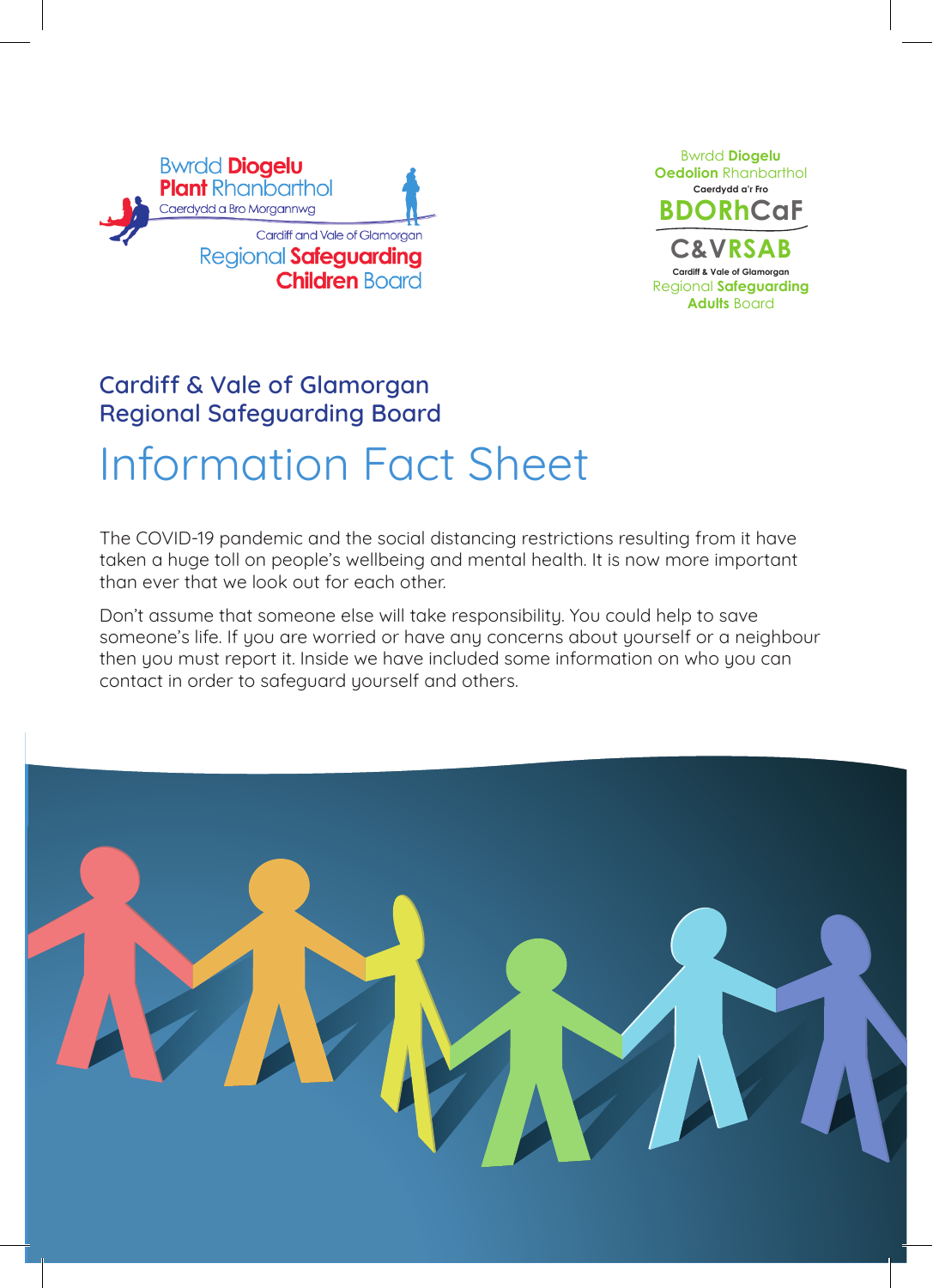## Are you worried about your own, or someone else's drinking or drug taking?

If so, the below organisations can help you:

| Cardiff Alcohol and Drug Team - provides help, support,<br>counselling and community care for people whose lives<br>are affected by substance use                          | 02920 468555 /<br>029 2078 8300      | https://www.cardiff.<br>gov.uk<br>(search Alcohol/ Drugs) |
|----------------------------------------------------------------------------------------------------------------------------------------------------------------------------|--------------------------------------|-----------------------------------------------------------|
| <b>E-DAS</b> - point of contact for anyone who feels that they<br>have an issue with any substance in both Cardiff and the<br>Vale of Glamorgan                            | 07880 784626<br>taith@cgl.org.<br>υk | https://cavuhb.nhs.<br>wales/our-services/<br>$e$ -das/   |
| CGL Change Grow Live - they can help you with<br>challenges including drugs and alcohol, housing, justice,<br>health and wellbeing                                         | 0300 300 7000                        | https://www.<br>changegrowlive.org/                       |
| DAN 24/7 - Wales Drug and Alcohol Helpline. This is a<br>bilingual telephone helpline providing a single point of<br>contact for anyone wanting further information and/or | 0800 633 5588                        | https://dan247.org.uk/                                    |

help relating to drugs or alcohol

# Are you, or do you know of someone who you think is being abused or neglected?

#### If so, the below organisations can help you:

| <b>Women's Aid</b> - exists to stop violence against women<br>and girls and to support survivors                                                                                                                                                   | 029 2046 0566                                                                                                           | https://www.<br>womensaid.org.uk |
|----------------------------------------------------------------------------------------------------------------------------------------------------------------------------------------------------------------------------------------------------|-------------------------------------------------------------------------------------------------------------------------|----------------------------------|
| <b>BAWSO</b> - committed to providing advice, services and<br>support to black minority ethnic communities and<br>individuals in Wales who are affected by abuse, violence<br>and exploitation. They are available 24 hours a day 7<br>days a week | 0800 731 8147<br>info@bawso.org.uk uk/                                                                                  | https://bawso.org.               |
| <b>Llamau</b> – they can help you if you are sofa surfing, in an<br>abusive relationship or at risk of becoming homeless                                                                                                                           | 029 2023 9585<br>enquiries@llamau.<br>org.uk                                                                            | https://www.<br>llamau.org.uk/   |
| RISE Cardiff - there to support, advocate and provide<br>places of safety for any women (and her children) who<br>are experiencing or at risk of domestic violence/abuse.                                                                          | 029 2046 0566                                                                                                           | https://rise-cardiff.<br>cumru/  |
| Atal Y Fro - helping families break the cycle of domestic 01446 744755<br>violence and abuse                                                                                                                                                       |                                                                                                                         | https://atalyfro.org             |
| Live Fear Free Helpline – they can provide help and<br>advice to anyone experiencing domestic abuse, anyone<br>who knows someone who needs help. For example, a<br>friend or a family member. Available 24 hours a day 7<br>days a week            | Call: 0808 80 10 800 https://gov.wales/<br>Text: 07860 077333 live-fear-free<br>info@<br>livefearfreehelpline.<br>wales |                                  |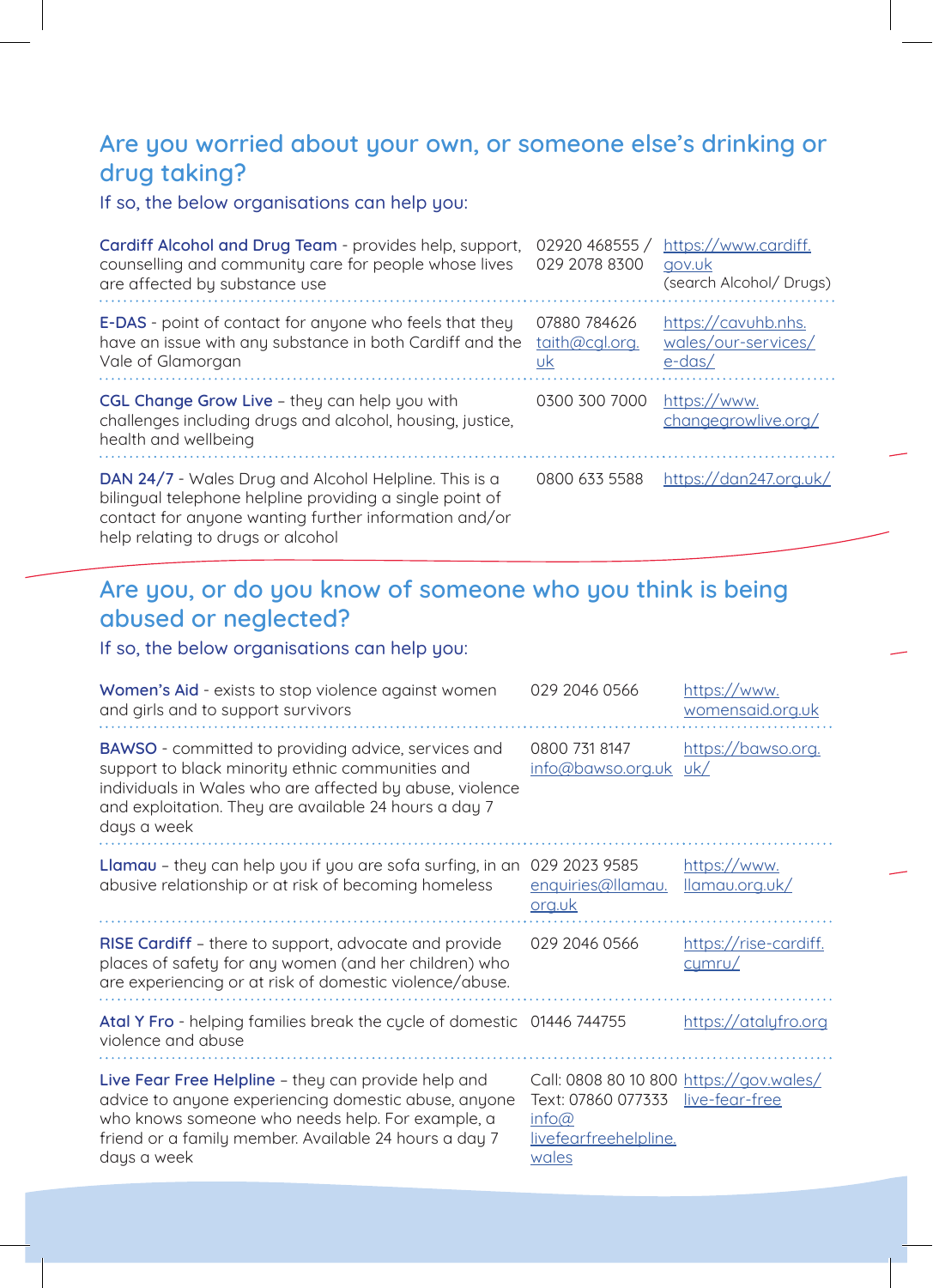# Are you worried about a child living in Cardiff/Vale of Glamorgan area who may have been or is the victim of abuse and/or neglect?

#### If so, then please contact:

| Cardiff                                  |              |
|------------------------------------------|--------------|
| Multi-Agency Safeguarding Hub (MASH)     | 02920 536490 |
| Out of Office Hours: Emergency Duty Team | 02920 788570 |
| Vale of Glamorgan                        |              |
| Intake and Family Support Team           | 01446 725202 |
| Out of Office Hours: Emergency Duty Team | 02920 788570 |

# Have you been, or are you a victim of abuse? Do you know someone who you think is being abused?

#### If so, then please contact:

| Vale of Glamorgan Adult Services  | 01446 700111 |
|-----------------------------------|--------------|
| Cardiff Adult Safeguarding        | 02922 330888 |
| Out of Hours: Emergency Duty Team | 02920 788570 |

### Are you, or are you concerned about someone being financially abused?

If so, then please contact:

Wales Illegal Money Lending Unit – they operate a 24 hour confidential helpline and you can report concerns about a money lender to them 0300 123 3311

The Money Advice Service - a free, independent service. Contact them if you need 0800 138 7777 advice on clearing your debts, reducing your spending or have credit questions

# County Lines Services for Children and Young People

County lines is a term used to describe gangs and organised criminal networks involved in transferring illegal drugs into one or more areas. They tend to use children or vulnerable adults to move and store the drugs and money. Are you, or is someone you know involved in this? If so don't wait, report it:

| St Giles Trust - They offer early involvement and support 020 7708 8000 https://www.<br>for young people, their families and communities who are<br>affected by gangs and serious violence. |              | stgilestrust.org.uk                  |
|---------------------------------------------------------------------------------------------------------------------------------------------------------------------------------------------|--------------|--------------------------------------|
| Crimestoppers – helping to keep people, families and<br>communities Safe in the UK                                                                                                          | 0800 555 111 | https://www.<br>crimestoppers-uk.org |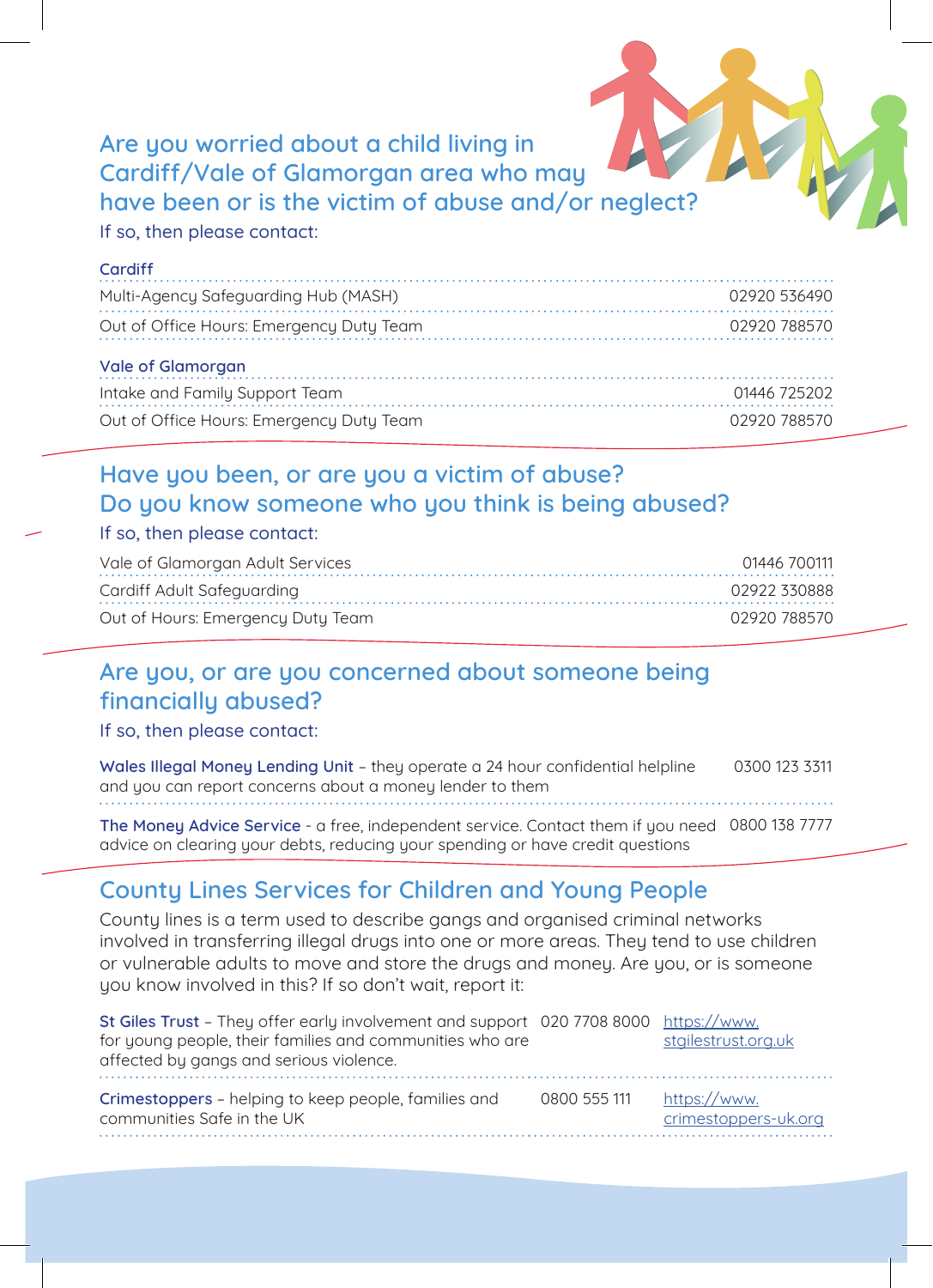| Are you concerned about your own or<br>a neighbours mental health or wellbeing?<br>If so, the below organisations can help you:                                                                                                                                                                                                                                                                                               |                                                                             |                                                                                            |
|-------------------------------------------------------------------------------------------------------------------------------------------------------------------------------------------------------------------------------------------------------------------------------------------------------------------------------------------------------------------------------------------------------------------------------|-----------------------------------------------------------------------------|--------------------------------------------------------------------------------------------|
| Cardiff Mind - there to make sure that anyone with 02920 402040<br>a mental health problem has somewhere to turn to<br>for support                                                                                                                                                                                                                                                                                            |                                                                             | https://cardiffmind.org/                                                                   |
| Community Advice and Listening Line (CALL)<br>- offers emotional support and information on<br>Mental Health and related matters                                                                                                                                                                                                                                                                                              | 0800 132737                                                                 | https://www.callhelpline.<br>org.uk                                                        |
| The Samaritans - there for anyone who's<br>struggling to cope and who needs someone to<br>listen to                                                                                                                                                                                                                                                                                                                           | 02920 344022 /<br>116 123                                                   | https://www.samaritans.<br>$\alpha$                                                        |
| <b>Hafal Cardiff</b> - support individuals and families<br>coping with, and recovering from serious mental<br>illness by providing information, advice and<br>support                                                                                                                                                                                                                                                         | 029 2056 5959                                                               | https://www.hafal.org/<br>in-your-area/cardiff/                                            |
| Cardiff Wellbeing Support Service - provide<br>one-to-one mentoring by own Health & Wellbeing<br>Mentors to those that need it, helping them<br>to access the right support they need. They<br>support customers to access advice, activities,<br>events, training opportunities and any other<br>provision to help meet their wellbeing needs                                                                                | 029 2087 1071<br>(option 3)<br>wellbeingTeam@<br>cardiff.gov.uk             | https://www.facebook.<br>com/CardiffWellbeing<br>https://www.twitter.com/<br>Car Wellbeing |
| Mental Health Matters Wales - aim to provide the<br>best support to people affected by mental health,<br>their families and carers                                                                                                                                                                                                                                                                                            | 01656 767045 /<br>01656 651450<br>$\alpha$ dmin $\alpha$<br>mhmwales.org.uk | https://www.mhmwales.<br>org.uk/                                                           |
| Carers Trust South East Wales provide information 01495 769996<br>and support to unpaid carers in Cardiff and the<br>Vale of Glamorgan. The service aims to improve<br>the quality of life for carers, and the cared for, in<br>Cardiff and the Vale, helping carers to make the<br>most of their life alongside their caring role and<br>maintain their independence                                                         |                                                                             | https://www.ctsew.org.<br>uk/cardiff-and-the-vale-<br>carers-gateway                       |
| Alzheimer's Society is the UK's leading support<br>and research charity for people with dementia,<br>their families and carers. Dementia Support<br>Workers provide advice, information and support<br>for people living with dementia, their families and<br>carers, in coping with living with dementia and<br>preparing for the future. Support may be offered in<br>person (face-to-face), over the phone, or in writing. | 029 2043 4960/<br>07563 554068                                              | https://www.alzheimers.<br>org.uk/local-dementia-<br>connect                               |

If you have any concerns and think it's an emergency, dial 999 or 101 if it isn't an emergency.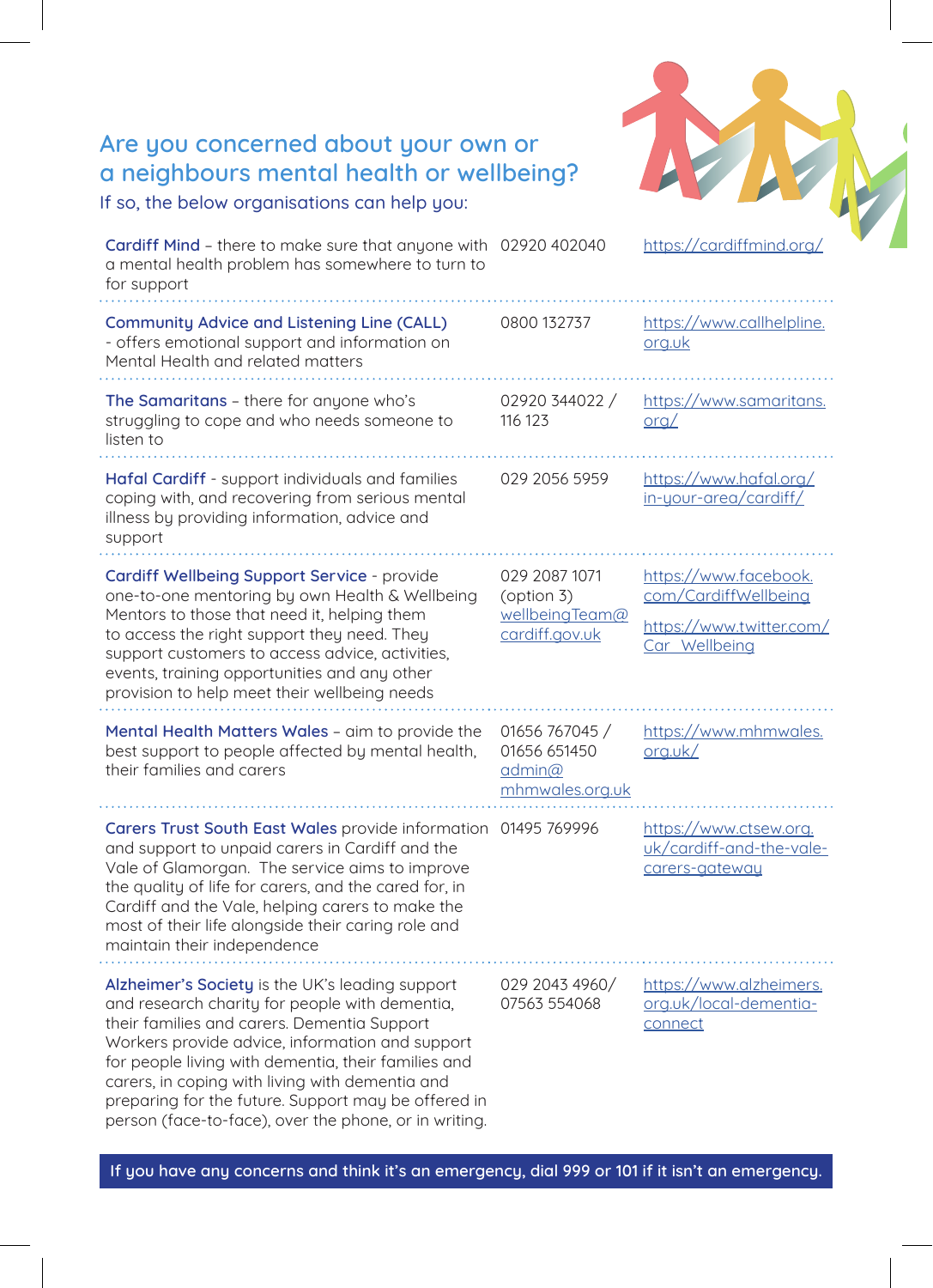

# Yubch chi'n pryderu am eich iechyd meddwl neu'ch lles eich hun neu'ch cymdogion?

| connect<br>org.uk/local-dementia-<br>https://www.dlzheimers.                               | 890+99 29940<br>0967 2707 670                                             | cipenetingsu non and nesgrifenedig.<br>q jopoticolium binus chuum au personol (wineb in<br>yndopi â by gyda dementia a pharatoi ar gyfer y<br>byw gyda dementia, eu teuluoedd a'u gofalwyr, wrth<br>darparu cyngor, gwybodaeth a chymorth i bobl sy'n<br>a'u gofalwyr. Mae Gweithwyr Cymorth Dementia yn<br>ymchwil y DU ar gyfer pobl â dementia, eu teuluoedd<br>Cymdeithas Alzheimer's yw prif elusen gymorth ac |
|--------------------------------------------------------------------------------------------|---------------------------------------------------------------------------|---------------------------------------------------------------------------------------------------------------------------------------------------------------------------------------------------------------------------------------------------------------------------------------------------------------------------------------------------------------------------------------------------------------------|
| carers-gateway<br><u>uk/cardiff-and-the-vale-</u><br>https://www.ctsew.org.                | 96669L S67LO                                                              | ochr â'u rôl gofalu ac i gynnal eu hannibyniaeth<br>dotalwyt i fwynhou bywyd cymeint â phosibl ochr yn<br>derbyn gofal, yng Nghaerdydd a'r Fro, gan helpu<br>a, dwella ansawdd bywyd gofalwyr, a'r rheiny sy'n<br>Nghaerdyba a Bro Morgannwg. Nod y gwasanaeth<br>an upoj dwapoqueth a chymorth i ofalwyr di-dâl yng<br>Mae Ymddiriedolaeth Gofalwyr De-ddwyrain Cymru                                              |
| <u>org.uk/</u><br>https://www.mhmwdles.                                                    | <u>org.uk</u><br>admin@mhmwales.<br><b>0SPLS9 9S9L0</b><br>/ St0L9L 9S910 | effeithio arnynt, ynghyd â'u teuluoedd a'u gofalwyr<br>chuoup doua i popi h wae jecphq weqqwi hu<br>Mental Health Matters Wales - anelu at ddarparu'r                                                                                                                                                                                                                                                               |
| Car Wellbeing<br>https://www.twitter.com/<br>com/CardiffWellbeing<br>https://www.facebook. | <u>Mu.vop</u><br>TimLles@caerdydd.<br>(c umisdo)<br>LZ0L Z80Z 6Z0         | hangueup lles<br>ac unrhyw ddarpariaeth arall i helpu i ddiwallu eu<br>gweithgareddau, digwyddiadau, cyfleoedd hyfforddi<br>Mae'n helpu cwsmeriaid i gael gafael ar gyngor,<br>gafael ar y cymorth cywir sydd ei angen arnynt.<br>personol i'r rhai sydd ei angen, gan eu helpu i gael<br>mentora un wrth un gan fentoriald lechyd a Lles<br>Ginnulo nul - bbubrab caerdybrab - yong binnig                         |
| <b>Caerdydd/</b><br>Cu/un-eich-ardal-chi/<br>https://www.hafal.org/                        | 6969 9907 670                                                             | chefnogaeth<br>opono qumâ qqarbaru gwybodaeth, cyngor a<br>sijum augobį g zajney weqqnį giujiyoj' ac ñb dmejja<br>Hafal Caerdybre - yn cefnogi unigolion a theuluoedd                                                                                                                                                                                                                                               |
| 2p<br>snptinompa.www/\.sqttd                                                               | TSS1 911<br>/ ZZ0tt2 0Z6Z0                                                | ouup opupum i unmfiyu uabup ppfis op ppoup<br><i>N</i> Samarial - yno i unrhyn un sy'n ei chael hi'n                                                                                                                                                                                                                                                                                                                |
| <u>org.uk</u><br><u>bttps://www.callhelpline.</u>                                          | <b>SELZEL 0080</b>                                                        | iechyd meddwl a materion cystilliedig<br>mo drapodywno cynorth emocional a gwyboddau<br>Llinell Wrando a Chymorth Cynunedol (CALL) -                                                                                                                                                                                                                                                                                |
| https://cardiffmind.org/                                                                   | 02620 402640                                                              | á phroplem iechylo meddwl rywle i fynd om gynorfh<br>pphs un mhyuun up6 poq noyupis uh - pphpuap puiN                                                                                                                                                                                                                                                                                                               |
|                                                                                            |                                                                           | If so, the below organisations can help you:                                                                                                                                                                                                                                                                                                                                                                        |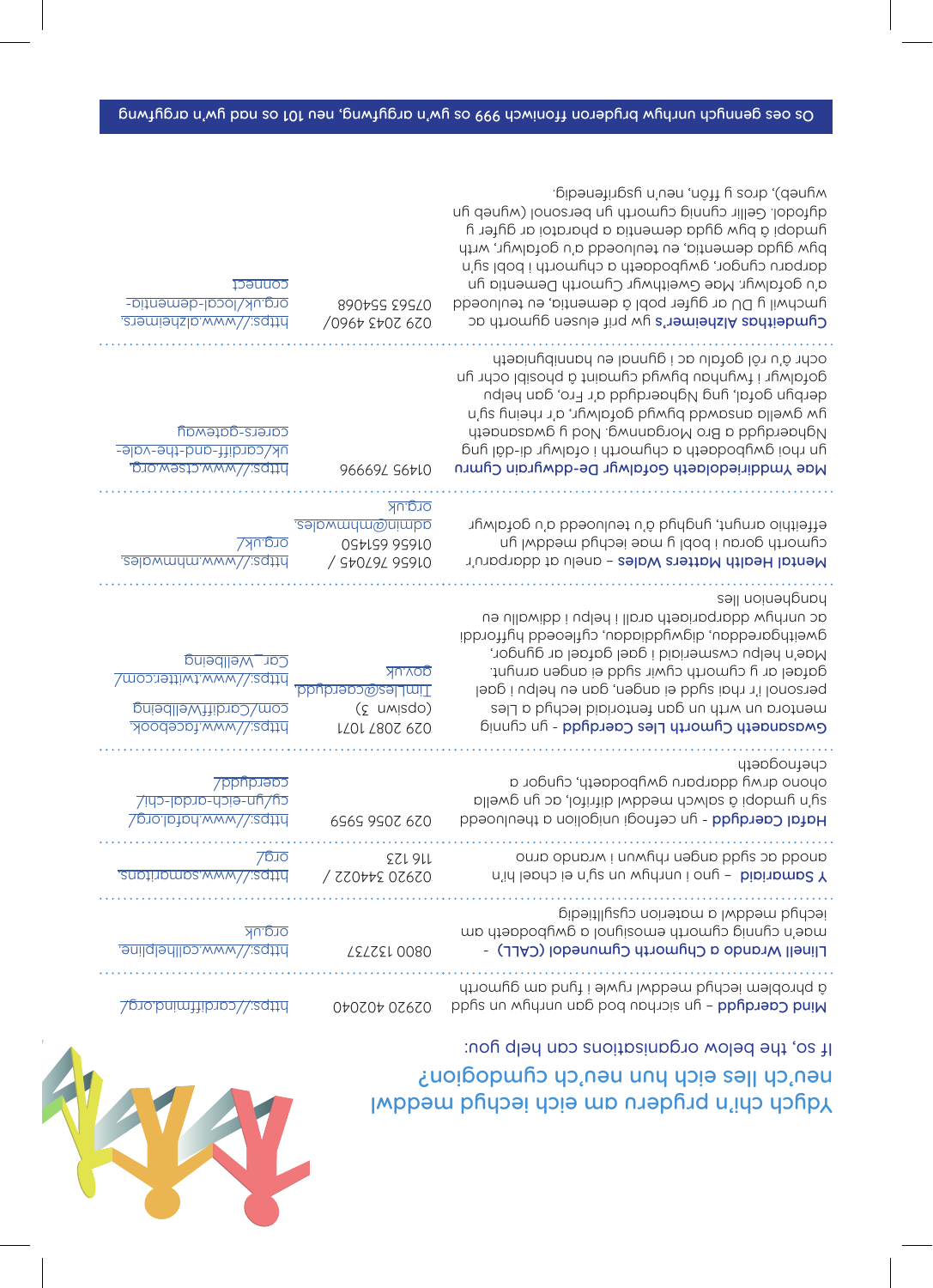

#### Yophian chi'n poeni am pleutha uring an byw yn ardal Yophia am byw yn ardal y Bro Morgannwg a allai fod wedi cael ei gam-drin a/neu ei esgen<sub>l</sub>neo<sup>,</sup> nen sñ, u cael ei gam-drin a/nen ei esgenluso ar hyn o bryd? Os felly, cysylltwch â:

| 029882 07670 | T tu allan i oriau swyddfi: Tim Dyletswydd Argytwng |
|--------------|-----------------------------------------------------|
| SOSSSY 3PPIO | Tim Derbyn a Chymorth i Deuluoedd                   |
|              | <b>RLO MOLOQUIMO</b>                                |
| 02988407670  | Th allan I oriau swyddfa: Tim Dyletswydd Argytwng   |
| 067929 07670 | Caeraltan Dalogelu Amlasiantaeth (MASH) Caerayadd   |
|              | Caerdplop                                           |

#### Ydych chi wedi cael eich cam-drin, neu a ydych chi'n cael eich camdrin ar hyn o bryd?

Yajabo cael ei poz anawun rydych chi'n amau ei fod yn cael ei gam-drin? Os felly, cysylltwch â:

| 0/988/07.670    | P Tu Allan i Oriau: Tîm Dyletswydd Argytwng |
|-----------------|---------------------------------------------|
| 888055 7.7.67.0 | Diogelu Oedolion Caerdydd                   |
| LLLOOZ 977LO    | Gwasanaethau Oedolion Bro Morgannwg         |

#### Ydych chi'n cael eich cam-drin yn ariannol neu a ydych chi'n pryderu am rywun sy'n cael ei gam-drin yn ariannol? Os felly, cysylltwch â:

| //// 821 0080 | upper os o cos audeu câudor arnocu ar glirio chi dyledion, lleihau eich gwariant neu os oes<br>Y Gwasanaeth Cyprominal - gwasanaeth annibynnol am ddin Cysylltwch ä |
|---------------|---------------------------------------------------------------------------------------------------------------------------------------------------------------------|
| LLEE EZL OOEO | gytrinachol 24 awr a gallwch roi gwybod am bryderon ynglŷn â benthyciwr arian<br>Uned Benthylog Arian Anghtrianthlon Cymru - mae'n gweithredu llinell gymorth       |

#### Gwasanaethau Llinellau Cyffuriau ar gyfer Plant a Phobl Ifanc

Mae llinellau cyffuriau yn derm a ddefnyddir i ddisgrifio gangiau a rhwydweithiau troseddol cyfundrefnol a'n ymwneud â throsglwyddol cyfuriau anghyfreithlou i un neu fwy o ardaloedd. Maent yn tueddu i ddefnyddio plant neu oedolion sy'n agored i niwed i symud a storio'r cyffuriau a'r arian. Ydych chi, neu a oes rhywun rydych chi'n ei adnabod yn ymwneud â hyn? Os felly, peidiwch ag oedi, rhowch wybod amdano:

Ymddiriedolaeth St Giles - TMae'n cynnig cyfranogiad cynnar a chefnogaeth i bobl ifanc, eu teuluoedd a chymunedau y mae gangiau a thrais difrifol yn effeithio arnynt. https://www.light.com/stgilestrust.

 $\frac{1}{2}$  MMM// $\frac{1}{2}$ sd<sub>114</sub> 111 555 0080 crimestoppers-uk.org

org.uk

Crimestoppers - helpu i gadw pobl, teuluoedd a chymuedau'n dip bung bung DU

gennych gwestiynau goligh gold an physiology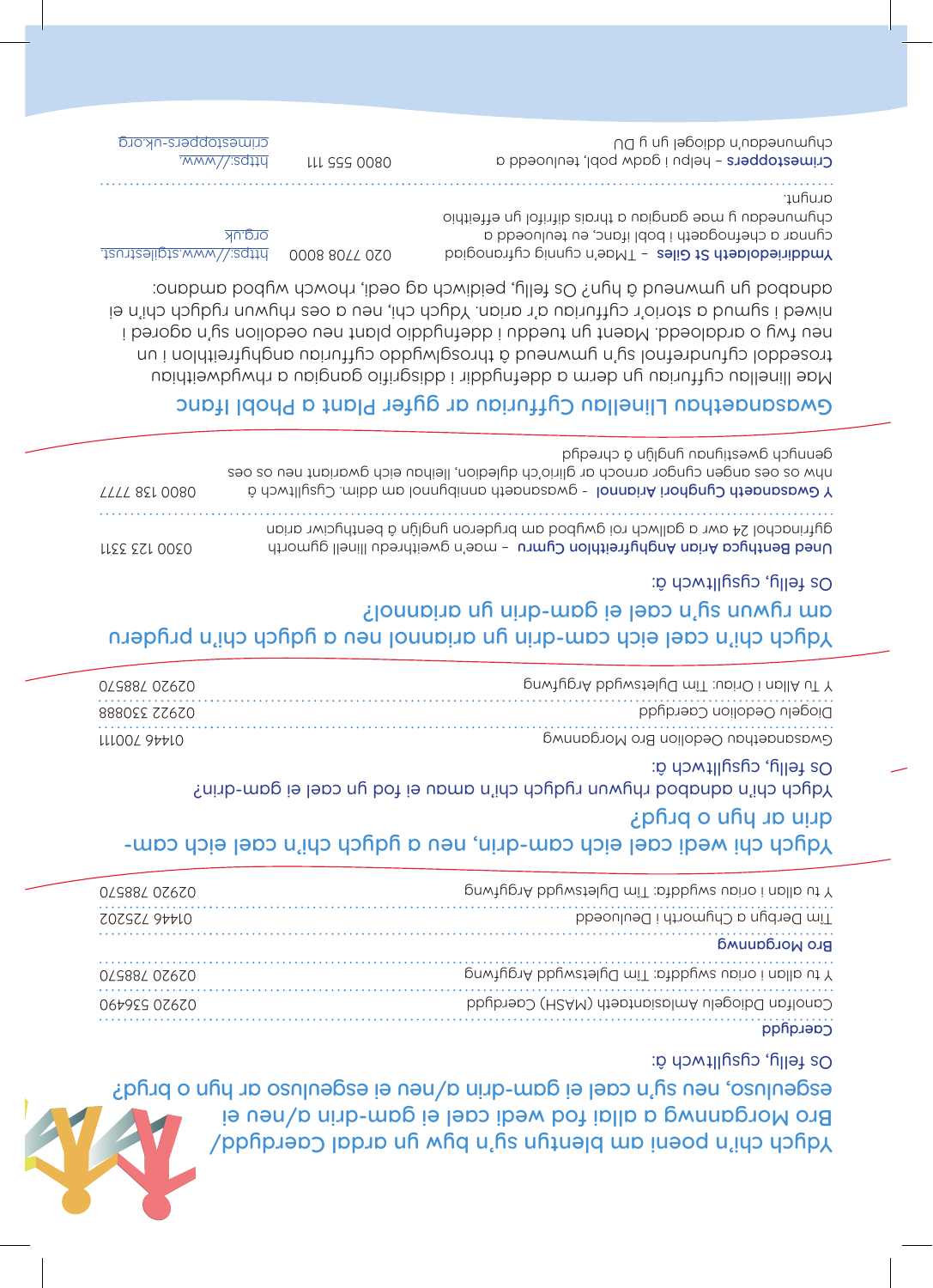# Ydych chi'n poeni am eich arferion yfed neu gyffuriau eich hun, neu rai rhywun arall?

Os felly, gall y sefydliadau isod eich helpu chi:

|                                                                              | <u>vales</u><br><u>ivefearfreehelpline</u> .<br><b>@ojui</b><br>555/10<br>Neges destun: 07860 byw-heb-ofn<br>Ffôn: 0808 801 08 00 bttps://llyw.cymru/ | aelod o'r teulu. Ar gael 24 awr y dydd, 7 diwrnod yr wythnos<br>usu buitit, ffring angen help. Er enghraifft, ffrind neu<br>u fis un mfiyuun op 'bitsamob uinb-moo itonq n'u u wyuhun i<br>Llinell Gymorth Byw Heb Ofn - gall roi cymorth a chyngor |
|------------------------------------------------------------------------------|-------------------------------------------------------------------------------------------------------------------------------------------------------|-----------------------------------------------------------------------------------------------------------------------------------------------------------------------------------------------------------------------------------------------------|
| bro.ortuloto\\;sqttd                                                         | <b>GSLPPL 9PPLO</b>                                                                                                                                   | pitzemob<br>Atal Y Fro - helpu teuluoedd i dorri'r cylch trais a cham-drin                                                                                                                                                                          |
| <b>Trumpo</b><br>https://rise-cardiff.                                       |                                                                                                                                                       | gits mob ninb-mpo/sipnb<br>i unrhyend (a'u plant) sy'n profi neu mewn perygl o<br><b>RISE Cardiff - yno i gefnogi, eirioli a darparu mannau diogel 029 2046 0566</b>                                                                                |
| <u>Org.uk/</u><br>npmpll.www/\.sqffd                                         | <u>orq.uk</u><br>enquiries@llamau.<br>9896 2007 670                                                                                                   | ddigartref<br>mewn perthynas gaminiol neu mewn peryglo fod n<br>Llamau - gall eich helpu os yaggran ungua o soffa i soffa,                                                                                                                          |
| 7 <sub>Y</sub><br>https://bawso.org.                                         | <u>info@bawso.org.uk</u><br><b>TAI8 IST 0080</b>                                                                                                      | fanteisio. Mae ar gael 24 awr y dydd 7 diwrnod yr wythnos<br>ethnig yng Nghymru sy'n profi camdriniaeth, trais a cham-<br>a chymorth i gymunedau ac unigolion du la lleiafrifoedd<br>BAWSO - wedi ymrwymo i ddarparu cyngor, gwasanaethau           |
| <u>womensaid.org.uk</u><br>www/\;sqttd                                       | 9990 9+07 670                                                                                                                                         | menywod a merched ac i gefnogi goroeswyr<br>Cymorth i Fenyune - yn bodoli i atal trais yn erbyn                                                                                                                                                     |
|                                                                              |                                                                                                                                                       | Os felly, gall y sefydliadau isod eich helpu chi:<br>osulusos<br>ie uen misbodini rybushi dho is now ei fod yn cael ei gam-drin neu ei<br>Ydych chi'n cael eich cam-drin nen eich esgeulso, neu a ydych chi'n                                       |
| https://dan247.ora.uk/                                                       | 0800 633 5588                                                                                                                                         | lodoblo uen<br>gael rhagor o wybodaeth a/neu gymorth o ran cyffuriau<br>mo bbus nu wychistyle glambo drugieli na byłowne i pod som<br>DAN 24/7 Llinell Gymorth Cyffuriau ac Alcohol Cymru -                                                         |
| changegrowlive.org/<br>MWW/\:sqttu                                           | 000L 002 0020                                                                                                                                         | αλυνικής σήμαισής σε αιτοροί, tai, cyfiawnder, iechyd a lles<br><b>CGL Change Grow Live - gall eich helpu gyda heriau gan</b>                                                                                                                       |
| $7$ spp- $\overline{e}$<br><u>wales/our-services/</u><br>sdn.dduvpo//;sqttd. | taith@cgl.org.uk<br>97978L 088L0                                                                                                                      | Бмиирблом<br>ong b pphp.iabub. buh ppamins why underding bro<br>E-DAS - pwylt cysub i thimal un wylth bod games bod games                                                                                                                           |
|                                                                              |                                                                                                                                                       |                                                                                                                                                                                                                                                     |